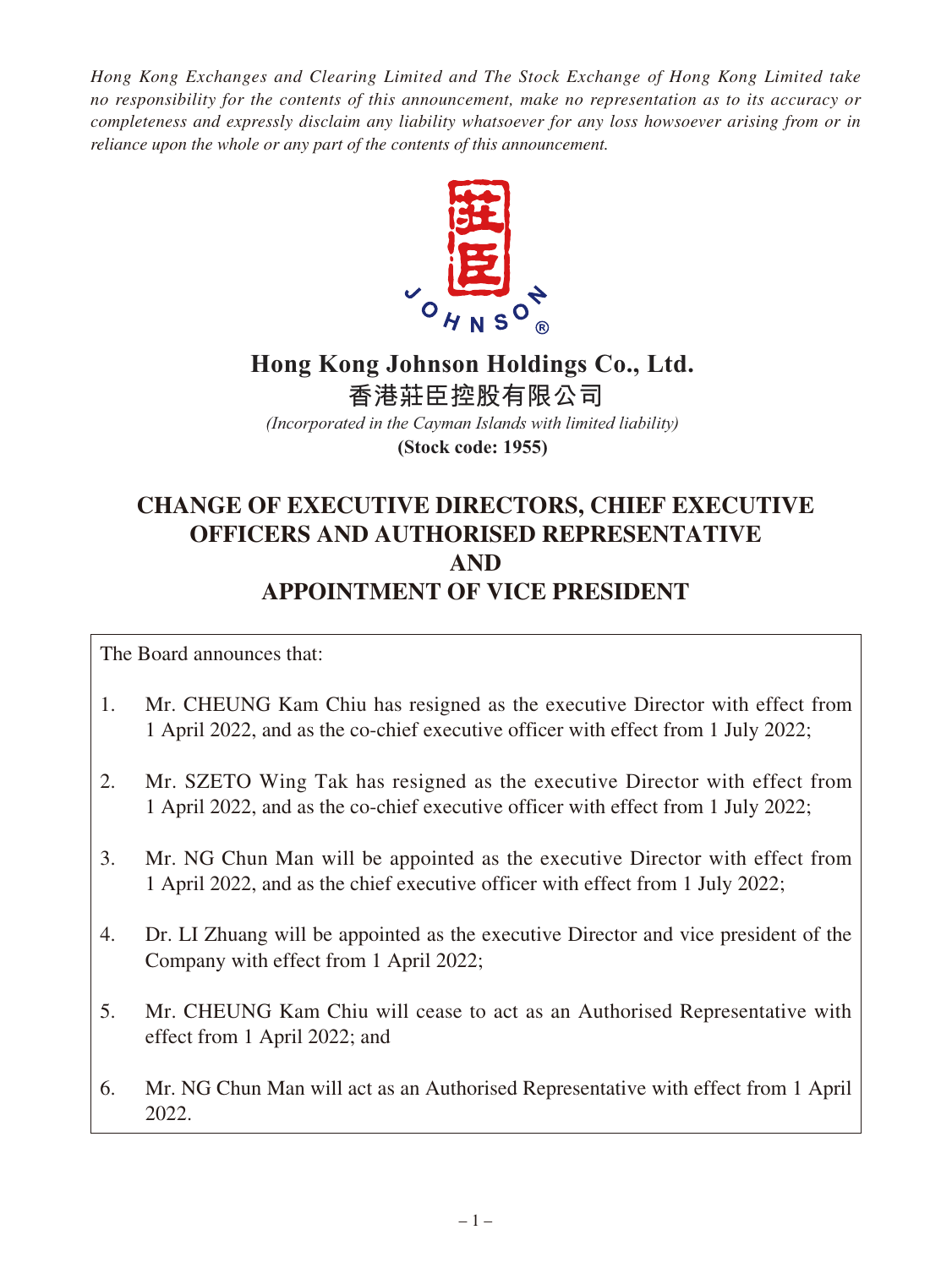### **RESIGNATION OF EXECUTIVE DIRECTORS AND CHIEF EXECUTIVE OFFICERS**

The board (the "**Board**") of directors (the "**Director(s)**") of Hong Kong Johnson Holdings Co., Ltd. (the "**Company**", together with its subsidiaries, the "**Group**") hereby announces that Mr. CHEUNG Kam Chiu ("**Mr. Cheung**") and Mr. SZETO Wing Tak ("**Mr. Szeto**") have resigned from their positions as the executive Directors with effect from 1 April 2022. Accordingly, Mr. Cheung will cease to act as authorised representative of the Company (the "**Authorised Representative**") under Rule 3.05 of the Rules (the "**Listing Rules**") Governing the Listing of Securities on The Stock Exchange of Hong Kong Limited (the "**Stock Exchange**") with effect from 1 April 2022. Mr. Cheung and Mr. Szeto have also resigned from their positions as the co-chief executive officers of the Company and all other offices in the Group which will take effect from 1 July 2022 in order to devote more time to their personal endeavours.

Both Mr. Cheung and Mr. Szeto have confirmed that they have no disagreement with the Board and that there is no other matter in connection with their resignations that need to be brought to the attention of the shareholders of the Company and the Stock Exchange.

Mr. Cheung and Mr. Szeto, the founders of "Johnson" since 1979, have been engaging in provision of environmental hygiene services for over four decades. With their experience in the industry, Mr. Cheung and Mr. Szeto have enabled the Group to build up a solid foundation for the business growth.

The Board would like to take this opportunity to express its sincere gratitude to Mr. Cheung and Mr. Szeto for their valuable contributions to the Company during their term of service as the executive Directors and co-chief executive officers of the Company.

#### **APPOINTMENT OF EXECUTIVE DIRECTORS, CHIEF EXECUTIVE OFFICER AND VICE PRESIDENT**

The Board announces that Mr. Ng Chun Man ("**Mr. Ng**"), the executive president of the Company, and Dr. Li Zhuang ("**Dr. Li**"), the joint company secretary of the Company, will be appointed as the executive Directors with effect from 1 April 2022.

Mr. Ng will also be appointed as the chief executive officer of the Company with effect from 1 July 2022 responsible for overseeing strategic planning, business development and operation of the Group. Dr. Li will also be appointed as the vice president of the Company with effect from 1 April 2022 responsible for overseeing the functions of investment development, corporate governance and investor relations of the Company.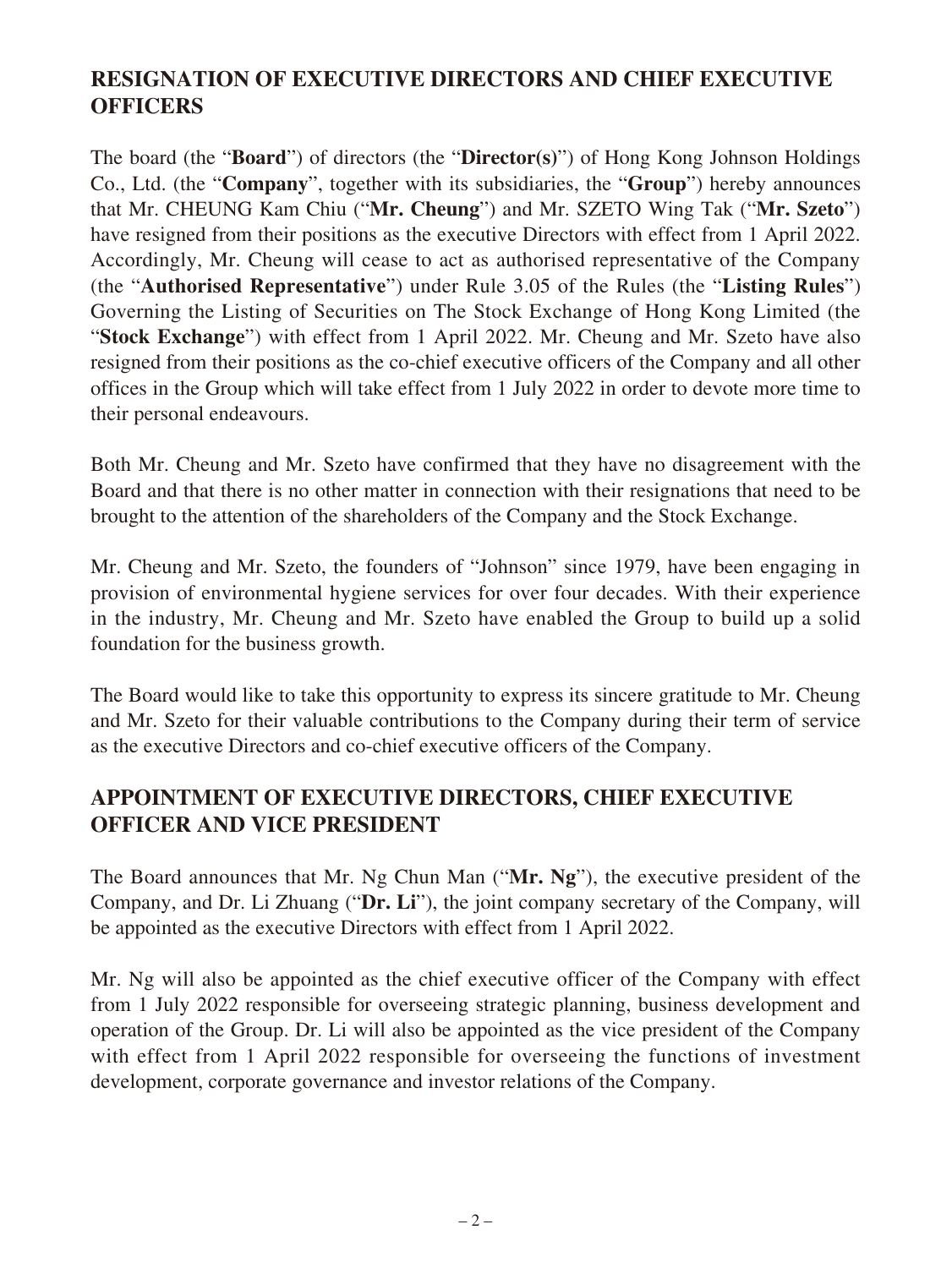The biographical details of Mr. Ng and Dr. Li are set out below:

### **Mr. Ng Chun Man (伍振民)**

Mr. Ng, aged 56, joined the Group as the executive president on 13 January 2020 responsible for overseeing strategic planning, business development, operation, internal control and corporate governance of the Group. He has been a director of certain subsidiaries of the Company.

Mr. Ng has over 12 years of experience holding senior management positions in various listed companies in Hong Kong. Prior to joining the Company, he was a director of ancillary business in Synergis Management Services Limited, a subsidiary of Synergis Holdings Limited, a company listed on the Main Board of the Stock Exchange (stock code: 02340), from 2016 to 2018. Mr. Ng was an associate director of Sino Property Services, the property management group of companies of Sino Land Company Limited, a company listed on the Main Board of the Stock Exchange (stock code: 083) from 2012 to 2015, and a director and general manager of Best Result Environmental Services Limited, a subsidiary of Sino Land Company Limited from 2008 to 2015. In his previous positions as senior management of listed companies, Mr. Ng was responsible for formulating and implementing business strategies and long term corporate planning, as well as corporate policies and standard operation procedures to strengthen corporate governance.

Mr. Ng obtained a Bachelor of Social Sciences degree from The University of Hong Kong in 1989. He was awarded Professional Diploma in Real Estate Administration by The University of Hong Kong School of Professional and Continuing Education in November 2000, HKSI Practising Certificates in Securities, Corporate Finance and Asset Management by Hong Kong Securities Institute in June 2007 and Pearson BTEC Level 4 HNC Diploma in Construction and the Built Environment (Civil Engineering) (QCF) by Pearson Education Ltd. in June 2018. Mr. Ng is a licensed estate agent in Hong Kong.

Mr. Ng has entered into a service contract as executive Director and chief executive officer of the Company with the Company for a term of three years commencing from 1 April 2022, subject to termination in certain circumstances as stipulated in the service contract and retirement and the re-election provisions in accordance with the articles of association of the Company. Under Mr. Ng's service contract, Mr. Ng is entitled to an annual remuneration of HK\$2,340,000 plus discretionary bonus, which is determined by the Board with his roles, experience and responsibilities, which is identical to his remuneration as the executive president of the Company.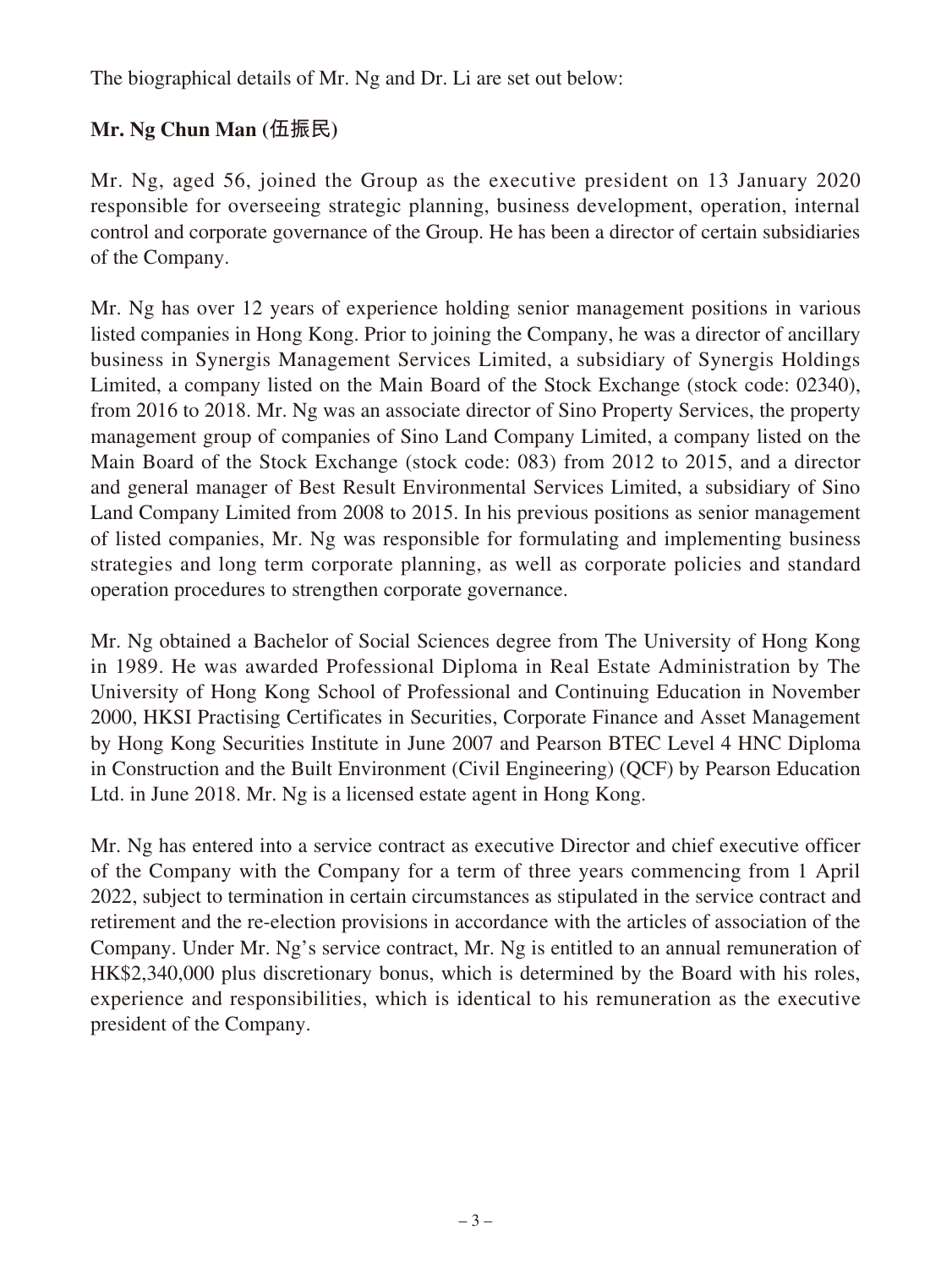The remuneration committee of the Company and the Board will review Mr. Ng's compensation package to properly reflect his additional responsibilities for taking up the role as chief executive officer of the Company. The Company will update the shareholders and investors of the Company if there is any change in compensation package of Mr. Ng in the next published annual report or interim report of the Company (whichever is earlier) pursuant to Rule 13.51(B)(1) of the Listing Rules.

Save as disclosed above, as at the date of this announcement, Mr. Ng (i) does not have any relationships with any directors, senior management or substantial or controlling shareholders of the Company; (ii) does not have any interests in shares and underlying shares of the Company and any associated corporation of the Company (within the meaning of Part XV of the Securities and Futures Ordinance (Chapter 571 of the Laws of Hong Kong)) ("**SFO**"); (iii) did not hold any directorships in listed public companies in Hong Kong or overseas in the last three years; and (iv) does not have any other information that needs to be disclosed pursuant to any of the requirements as set out in Rules 13.51(2)(h) to  $13.51(2)(v)$  of the Listing Rules.

#### **Dr. Li Zhuang (李壯)**

Dr. Li, aged 43, was appointed as the joint company secretary of our Company on 3 September 2019. He is responsible for the company secretarial matters of our Group. Dr. Li has been the company secretary of an indirectly wholly-owned subsidiary of the Company, Johnson Cleaning Services Company Limited, since June 2016, mainly responsible for general company secretarial affairs. He has also been the company secretary of another two indirect wholly-owned subsidiaries of the Company since April 2019.

Dr. Li has served as a deputy general manager of the capital operations division of Zhuhai Huafa Group Company Limited (珠海華發集團有限公司) ("**Zhuhai Huafa**", which has an interest in the shares of the Company which would fall to be disclosed to the Company under the provisions of Divisions 2 and 3 of Part XV of the SFO and a controlling shareholder of the Company) since April 2018 and also a deputy general manager of overseas direct business management division of Zhuhai Huafa since October 2021. He has been a deputy general manager of the capital operations and merger division of Zhuhai Huafa in December 2015, where he was responsible for the company's capital operations and investment and mergers and acquisitions. Dr. Li has also served as a deputy general manager of the capital markets division of Zhuhai Huafa Investment Holdings Group Co., Ltd. (珠海華發投資 控股集團有限公司) (formerly known as Zhuhai Huafa Investment Holdings Company Limited (珠海華發投資控股有限公司) and Zhuhai Financial Investment Holdings Group Co. Ltd. (珠海金融投資控股集團有限公司), since November 2015. Dr. Li worked as a director in the capital operation department of Guangdong Guangxin Holdings Group Co., Ltd. (廣東省廣新控股集團有限公司), a provincial state-owned enterprise principally engaged in alternative energy, high-end equipment manufacturing, e-commerce, modern logistics and ferrous metal smelting and processing, from November 2010 to October 2015,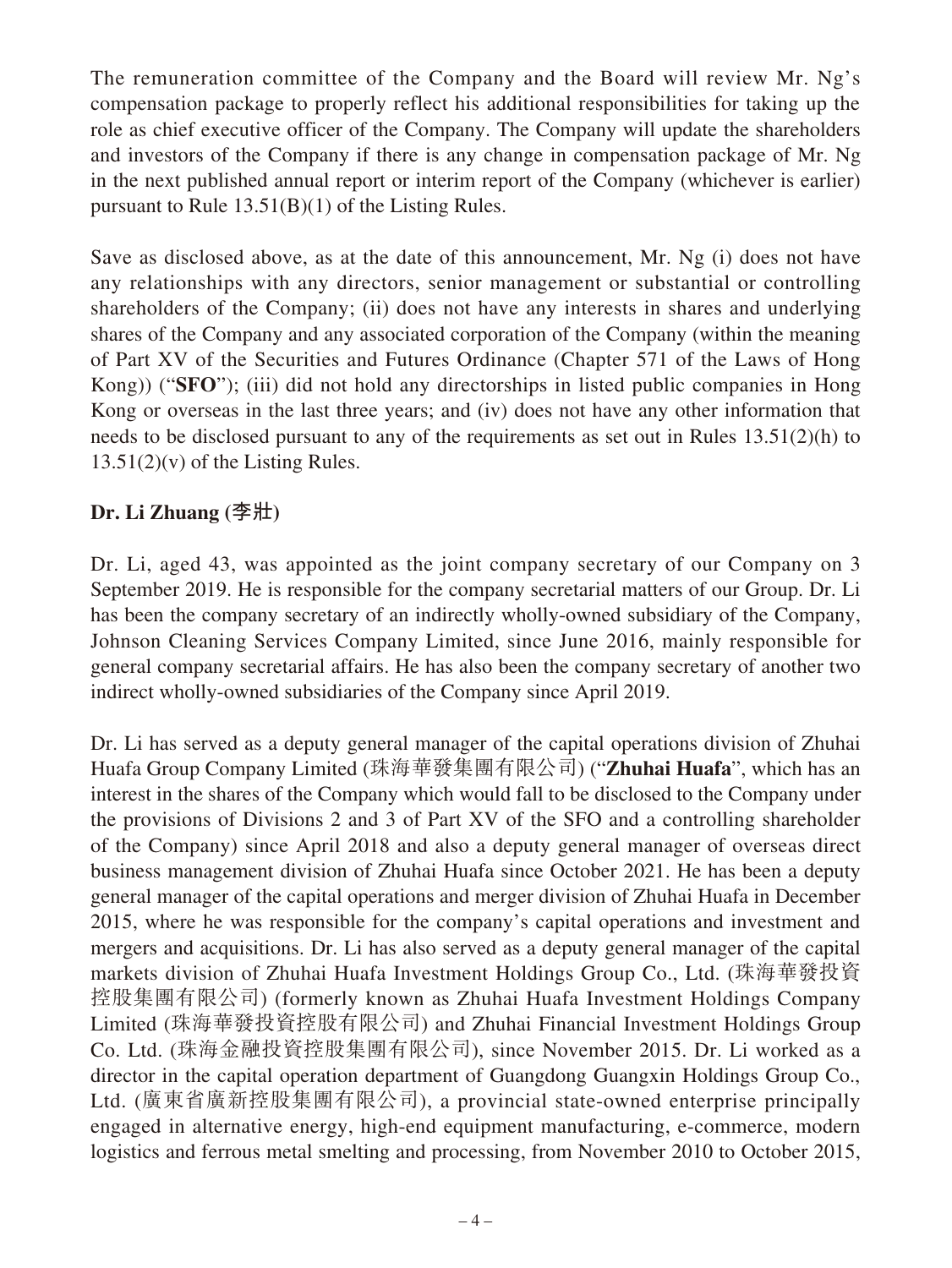where he was responsible for the company's capital operations and investment and mergers and acquisitions. He also worked as a deputy manager from March 2008 to November 2010 in the investment management division of GRG Banking (廣州廣電運通金融電子股份 有限公司), a company listed on the Shenzhen Stock Exchange (002152.SZ) principally engaged in financial self-service products, solution and service area, where he was responsible for the company's investment and mergers and acquisitions.

Dr. Li obtained a bachelor of economics from Zhongnan University of Economics and Law in the PRC in June 2001. He also obtained a master in business administration from Sun Yat-sen University in the PRC in June 2009. He has also completed all program-required courses of Global Financial Management DBA program organized by Shanghai Advanced Institute of Finance (SAIF), which was formed by Shanghai Jiao Tong University and WP Carey School of Business of Arizona State University, in May 2021 and he was awarded a degree of Doctor of Business Administration in global financial management from Arizona State University.

Dr. Li has entered into a letter of appointment with the Company for a term of three years commencing from 1 April 2022, subject to termination in certain circumstances as stipulated in the letter of appointment and retirement and the re-election provisions in accordance with the articles of association of the Company. He is entitled to an annual Director's fee of HK\$1.

Save as disclosed above, as at the date of this announcement, Dr. Li (i) does not have any relationships with any directors, senior management or substantial or controlling shareholders of the Company; (ii) does not have any interests in shares and underlying shares of the Company and any associated corporation of the Company (within the meaning of Part XV of the SFO; (iii) did not hold any directorships in listed public companies in Hong Kong or overseas in the last three years; and (iv) does not have any other information that needs to be disclosed pursuant to any of the requirements as set out in Rules 13.51(2)(h) to  $13.51(2)(v)$  of the Listing Rules.

Save as disclosed in this announcement, there are no other matters in relation to the appointments of Mr. Ng and Dr. Li that need to be brought to the attention of the shareholders of the Company.

The Board believes that with Mr. Ng and Dr. Li's personal background, expertise and past experience in the Group, the appointment of both Mr. Ng and Dr. Li as the executive Directors and the appointment of Mr. Ng as the chief executive officer of the Company following the resignation of Mr. Cheung and Mr. Szeto are in the interests of the shareholders of the Company as a whole. The Board would like to express its warmest welcome to Mr. Ng and Dr. Li for their new positions in the Company.